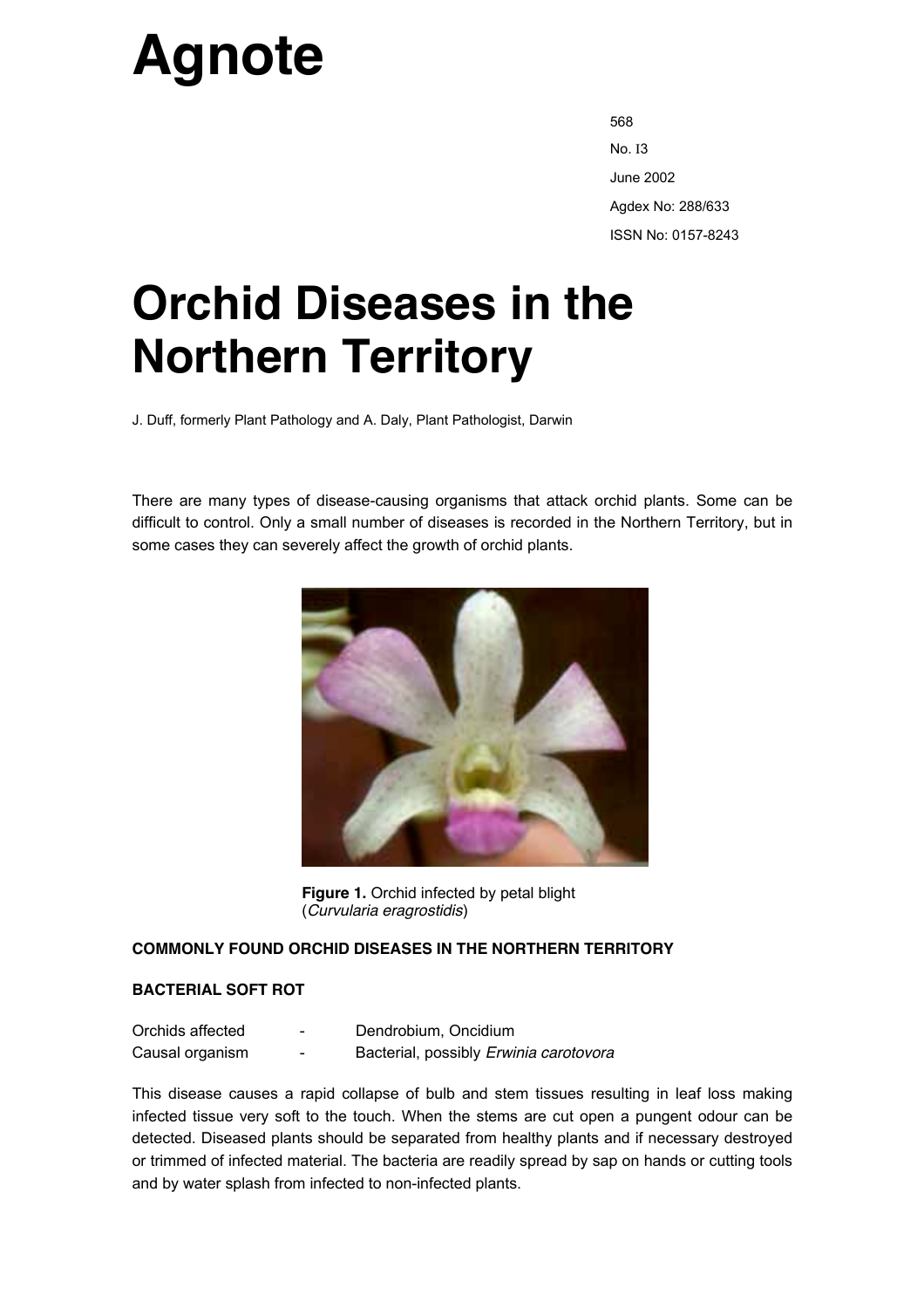| Orchids affected | $\sim$ | Dendrobium hybrids      |
|------------------|--------|-------------------------|
| Causal organisms | $\sim$ | Curvularia eragrostidis |
|                  |        | Alternaria alternata    |

Dendrobium flowers are most susceptible to this disease which causes small brown spots to develop on the petals. The brown spot becomes very pronounced on white and light coloured flowers, detracting from the marketability of such flowers. The disease is very difficult to control and is most severe during rainy weather. Growing the orchids under a solid roof structure seems to minimise the incidence of this disease.

#### **TOP ROT/SHOOT ROT**

| Orchids affected | $\overline{\phantom{0}}$ | Vanda (top/stem)        |
|------------------|--------------------------|-------------------------|
|                  |                          | Cattleya (shoot)        |
| Causal organism  | $\overline{\phantom{0}}$ | Phytophthora parasitica |

*Phytophthora* can cause the death of the whole plant (Vanda), or shoots, (Cattleya). A symptom of top rot includes the death of new leaves, which turn dark brown. This discolouration advances down the stem, turning it dark brown. This disease may also start at the base of the stem and work up resulting in the same dark brown stem discolouration. Shoot rot was detected on Cattleya orchids in Darwin causing the rapid death of new side shoots, turning them almost black. The disease will spread back along the rhizome to the next shoot causing the same symptoms.

As there are only two orchid types on record to have been attacked by this disease, it is difficult to say if others could be affected in a similar way.

#### **STEM ROT**

| Orchids affected | -                        | Dendrobium, Vanda  |
|------------------|--------------------------|--------------------|
| Causal organism  | $\overline{\phantom{0}}$ | Sclerotium rolfsii |

The symptoms of this disease are a rapid collapse and rotting of the stem, roots and leaf tissue. However, we have observed this disease attacking Dendrobium plants from the top causing rapid collapse and rotting of top growth. The disease then advances either up or down the stem.

The disease is characterised by the presence of small yellow cream to brown spherical bodies called sclerotes which are embedded in a dense white fluffy mat of fungal growth. Each sclerote can act as a source of infection, and therefore all infected plants should be removed as soon as possible and destroyed.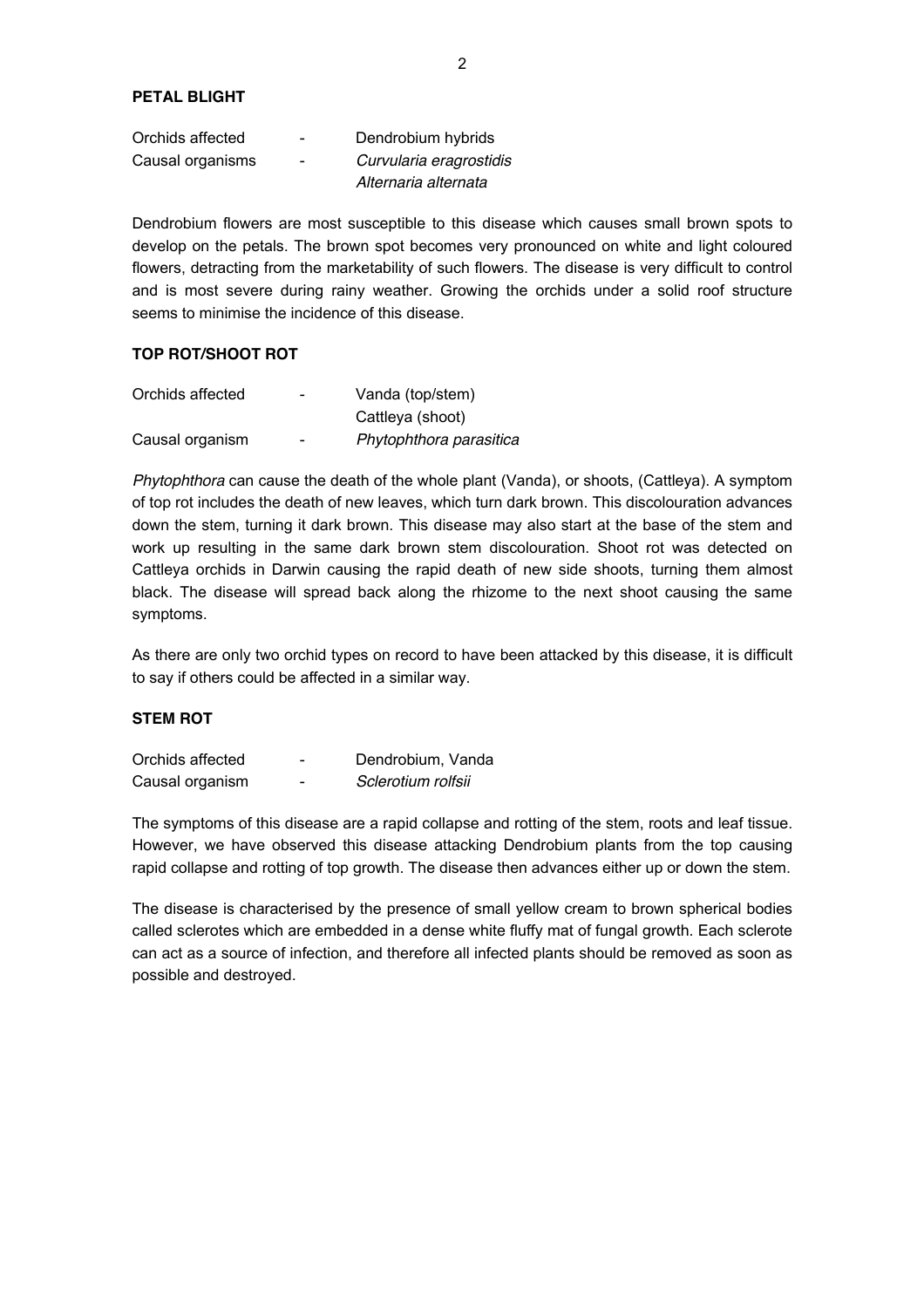#### **BLACK LEG OR SLOW DECLINE**

| Orchids affected | - | Dendrobium    |
|------------------|---|---------------|
| Causal organism  | - | Fusarium spp. |

Over the years a number of *Fusarium* species have been isolated from orchid plants which have been associated with this disease. Those isolated to date are *F. solani*, *F. oxysporum*, *F. subglutinans* and *F. proliferatum*, the latter two being the most frequently found. The plants may or may not exhibit a blackening of the pseudobulb and lower stem, but successive new shoots tend to get smaller in height, with stem thickness being reduced. This may lead to the death of infected plants; however this has not been observed in a nursery situation.

#### **SEEDLING ROT**

| Orchids affected | - | Vanda            |
|------------------|---|------------------|
| Causal organism  | - | <b>Bacterial</b> |

This is only a problem of seedling orchids particularly deflasked seedlings and those living in a community pot situation. This can cause heavy losses during the wet season in Darwin. The seedlings are attacked through the roots or leaves, leaving the tissue soft and watery leading to the death of the plant. Infected seedlings should be separated and placed in a well ventilated area to help facilitate drying of the tissue between waterings.

#### **LEAF SPOTS**

| Orchids affected | - | Vanda                             |
|------------------|---|-----------------------------------|
| Causal organism  | - | Guignardia spp, Phyllosticta spp. |

This can be a serious leaf spotting disease of Vanda orchids and related hybrids. Symptoms can occur on either side of the leaf, starting as small black raised lesions giving a rough texture to the leaf surface. As they mature they enlarge to form pustules which contain the spores for new infections.

| Orchids affected | - | Dendrobium      |
|------------------|---|-----------------|
| Causal organism  | - | Cercospora spp. |

There are a number of *Cercospora* species which can be found attacking orchids of all types, resulting in a range of symptoms. Specimens collected from Dendrobium hybrids in Darwin, showed large areas of the leaves turning a very pale green with slightly sunken purple coloured spots, present on both upper and lower leaf surfaces. This appears to be the most common symptom. However, this disease can start as yellowish pale brown spots, turning purple black with age.

| Orchids affected | - | Dendrobium, Oncidium, Rhynchostylis |
|------------------|---|-------------------------------------|
| Causal organism  | - | Acidovorax avanae subsp. cattleyae  |

The disease caused by *Acidovorax avanae* subsp. *cattleyae* has been reported on three genera of orchids, usually starting off as small brown soft water soaked areas which quickly expand over the entire leaf. The covering infected area is easily damaged releasing a bacterial 'soup' which is spread to healthy leaves by splashing water.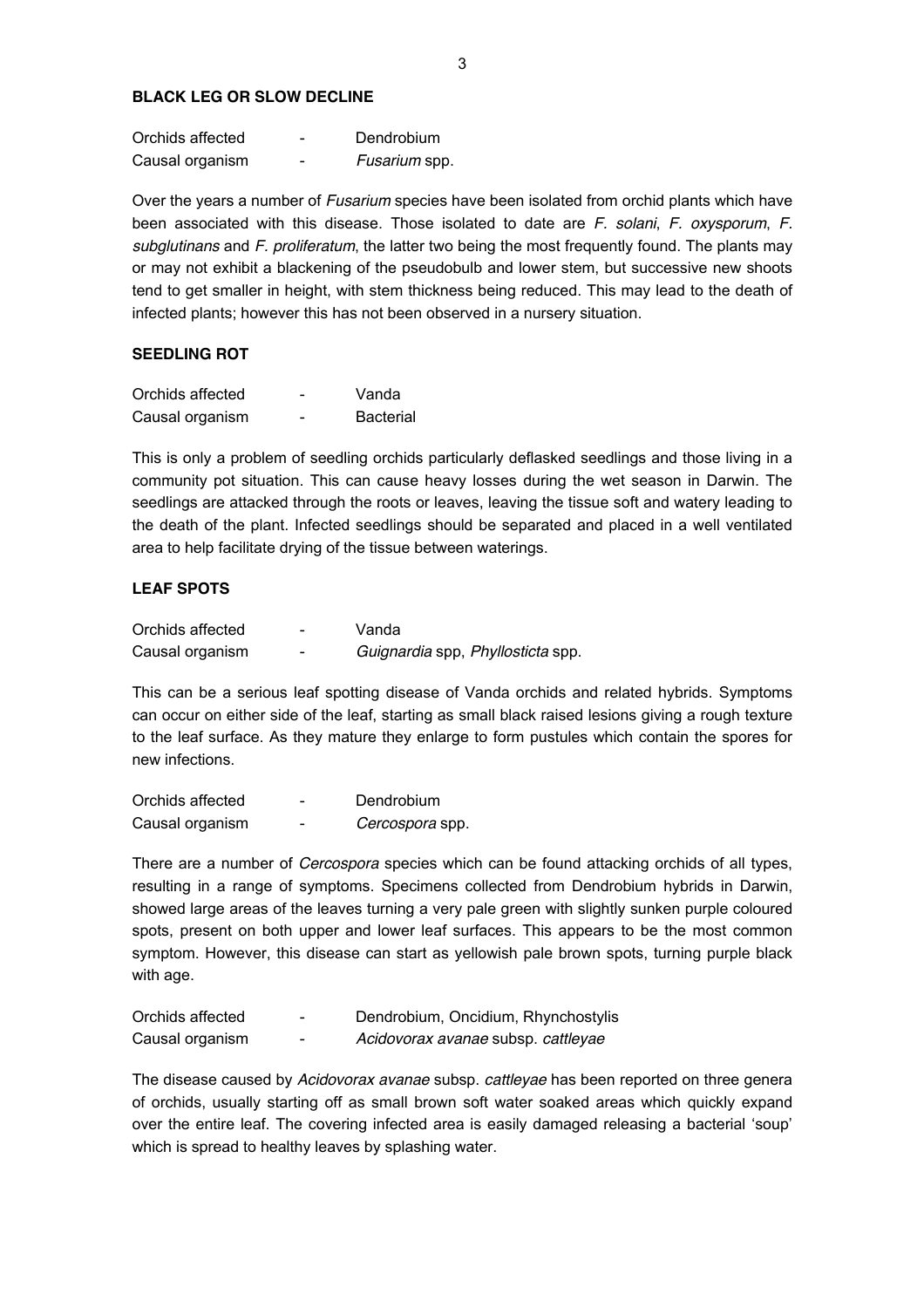#### **LEAF BLIGHT (ANTHRACNOSE)**

| Orchids affected | - | Cattleya, Phalaenopsis, Dendrobium, Vanda             |
|------------------|---|-------------------------------------------------------|
| Causal organism  | - | Colletotrichum gloeosporioides (Glomerella cingulata) |

This is considered only a minor pathogen and is usually a result of some type of injury to the leaf, whether it be mechanical, chemical or insect damage. Once the organism becomes established the infected area quickly browns off and has a distinct yellow/green halo around it. More often than not the brown dead tissue has a concentric ring appearance.

#### **VIRUSES**

| Orchids affected | $\sim$                   | Vanda, Dendrobium, Oncidium, Phalaenopsis, Catleya |
|------------------|--------------------------|----------------------------------------------------|
| Causal organism  | $\overline{\phantom{0}}$ | Cymbidium Mosaic Virus                             |

Cultivated orchids are infected by at least 16 viruses world wide which cause various disease problems. Perhaps the most common orchid virus is Cymbidium Mosaic Virus (CyMV). Foliar symptoms induced by CyMV range from chlorotic mosaic patterns, seen clearly on the youngest leaves, in many orchid varieties, to black necrotic streaks/spots/rings and sunken patches on Cattleya orchids.

Once an orchid has been shown to be infected by a virus, it should be destroyed as it cannot be cured. This will prevent the infection of other orchids.

The main method of spread of this disease is through the mechanical transmission of sap on hands or tools. Sanitation must play an important role if CyMV is to be prevented from spreading. Grasshoppers may also help to spread the virus via their mouthparts.

## **DISEASE ORGANISMS NOT YET DETECTED ON ORCHIDS IN THE NT**

As more orchids are grown in the Territory the risk of disease also grows. New diseases can be introduced on imported plant material and a few possible diseases are listed below. In the event that a grower finds an unusual diseased plant amongst his/her collection, he/she should immediately contact a DBIRD Plant Pathologist to assist with its identification and appropriate treatment.

#### **ROOT ROT**

| Orchids affected | -                        | Numerous orchids   |
|------------------|--------------------------|--------------------|
| Causal organism  | $\overline{\phantom{0}}$ | Rhizoctonia solani |
|                  |                          |                    |
| <b>RUSTS</b>     |                          |                    |
|                  |                          |                    |

| Orchids affected | - | Numerous orchids                                  |
|------------------|---|---------------------------------------------------|
| Causal organism  | - | Spenospora spp., Coleosporium bletiae, Uredo spp. |